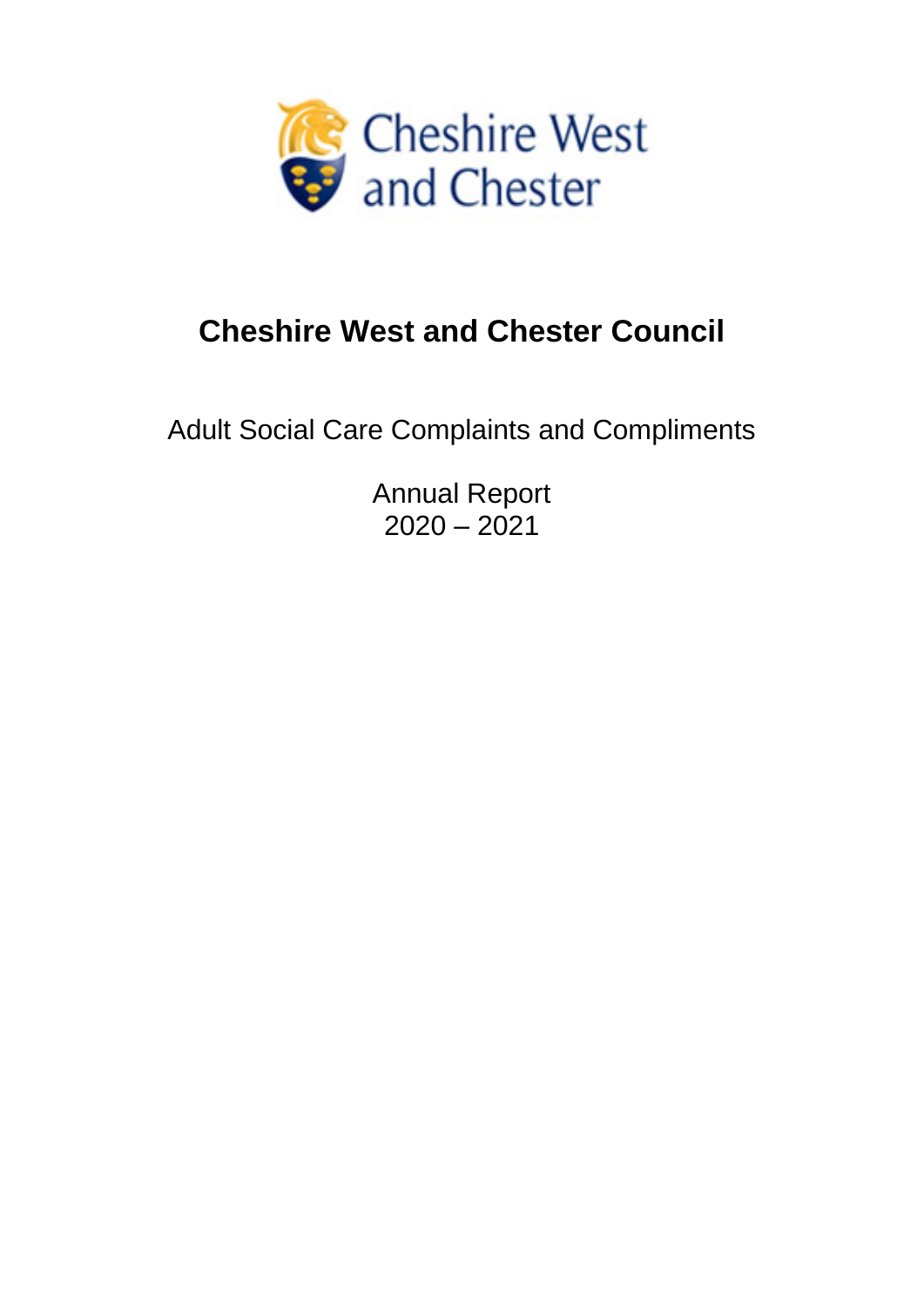## **Introduction**

This report provides information about the Adult Social Care Compliments and Complaints received by Cheshire West and Chester Council during the period 1 April 2020 to 31 March 2021. It highlights performance against statutory and internal timescales for complaint handling and provides assurance that improvements or revisions to services have been identified as a result of listening and responding to both compliments and complaints.

The Council's Customer Relations Team, within the Governance Directorate, was responsible for the coordination of compliments and complaints during this period. The Adult Social Care team are responsible for responding to complaint matters and satisfying themselves that providers have dealt with complaints appropriately. The Customer Relations Team review all draft responses answered by the Council and provide advice and support to the service on reasonable outcomes or remedies to complaints, from a layperson's perspective.

In accordance with statutory guidance, responses to complaints received by the Council should be proportionate. Officers are encouraged to resolve matters locally at the first point of customer contact to avoid escalation wherever possible. Concerns raised with the service and resolved by close of play the following day are not counted as statutory complaints. Where this approach does not deliver a satisfactory outcome for the complainant, matters are then directed through the formal complaints' procedure.

#### **The objectives of this report are to:**

- be open and transparent about our social care complaints process
- meet our statutory obligation to produce an annual report
- provide clear and concise comparative data on compliments and complaints, including details of complaints broken down by subject and service area
- provide a summary of customer profile and type of customer interaction
- identify service improvements as a result of complaints and compliments and demonstrate learning and improved practices and processes from these

## **Context**

Whilst considering this report it is important to see the overall picture of Adults Social Care involvement in the Cheshire West and Chester area. During this period 13,896 customers received service from Adult's Social Care teams. 28 formal complaints were handled representing less than 0.2 % of service users.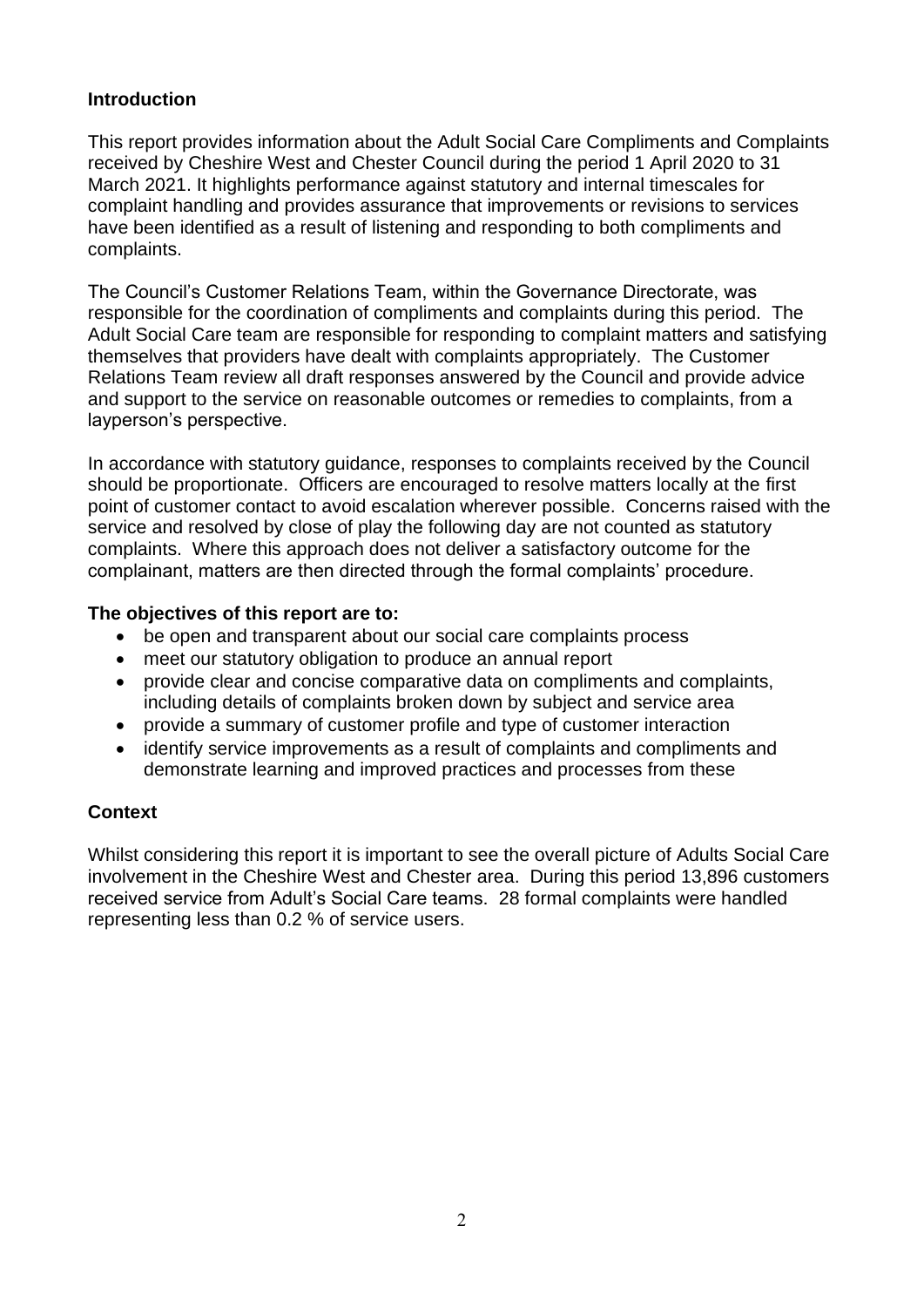## **1.0 STATUTORY COMPLIANCE PROCEDURE**

## **1.1 The Adult Social Care Complaints Procedure**

The Local Authority Social Services Act 1970, as amended by the National Health Services Act and Community Care Act 1990 and the Local Authority Social Services and National Health Service Complaints (England) Regulations 2009, require the local authority to have a procedure for the handling and consideration of complaints received by, or on behalf of, adult service users. A local authority must also ensure that action is taken if necessary, in the light of the outcome of a complaint. To comply with the above requirements, Cheshire West and Chester have adopted the operational procedures set out in section 1 of this report.

## **1.2 Role of the Customer Relations Team**

The Customer Relations Team is responsible for the handling and consideration of complaints and acts as a central point through which complaints can be made to the Council. Complaints can be made via telephone; in writing; through the online social care complaints portal; or directly to the dedicated social care complaints email inbox. Complaints received directly by the Service should be referred to the Customer Relations Team to be assessed for eligibility.

The Customer Relations Team, often in liaison with the Service, will determine whether a complaint is eligible for consideration under the statutory framework or whether an alternative route (for example safeguarding or through the corporate complaints process if the issue complained about is not related to the quality of care provided) would be more appropriate. See Annex A for triage criteria.

The Customer Relations Team offer training, advice and support to staff in their consideration of complaints and perform a quality assurance role in the preparation of complaint responses. The Team also liaise with complainants to keep them informed on progress with their complaints and provide advice about the complaints process and the role of the Local Government & Social Care Ombudsman.

The Team also coordinates the completion of Learning Action Reports for the service, which capture the learning and improvements identified through responding to complaints. This is recorded and reported centrally and monitored to ensure that the implementation of identified, agreed actions following the outcome of complaints is carried out. Learning is shared with other services, where it is relevant to do so, in order to improve service delivery Council-wide.

## **1.3 What is a Complaint?**

Any expression of dissatisfaction about a council service (whether that service is provided by the council or by a contractor, commissioned provider or partner) that requires a response. There is no difference between a 'formal' and an 'informal' complaint. Both are expressions of dissatisfaction that require a response.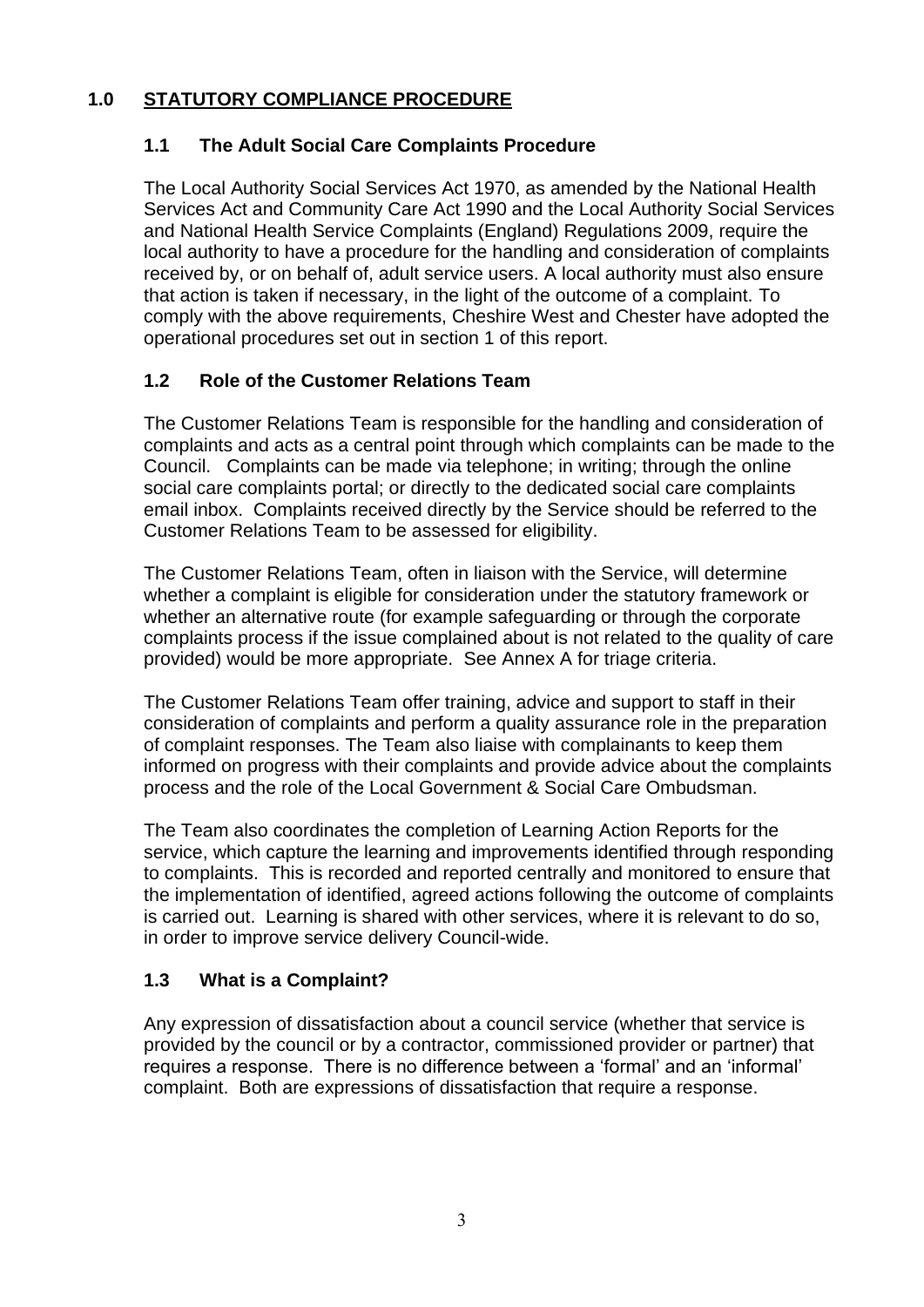## **1.4 Who Can Make a Complaint?**

Anyone can make a complaint if they receive a service from Adult Social Care. Complaints can also be accepted from individuals acting on behalf of a service user, for example from an advocate or family member, if the service user has given consent. Where a service user's capacity to make informed decisions may be in question, the Customer Relations Team (in conjunction with the Service Team Manager) will look at whether the person pursuing the complaint is acting in the service user's best interests.

People who fund their own care (self-funded users) for services that are regulated by the Care Quality Commission do not fall under this procedure as they are not using Council services.

## **1.5 Adult Social Care and Health Complaints Procedure**

The current Adult Social Care and Health complaints procedure consists of a single response to the complainant, followed by a right of referral to the independent Local Government and Social Care Ombudsman.

Complaints are always assessed, or 'triaged', by the Customer Relations Team to identify any potential safeguarding risks or concerns that need immediate attention. Where safeguarding issues are identified, those matters are redirected to be considered under the appropriate safeguarding procedures without delay. Where there are no obvious safeguarding concerns complaints are referred via the Customer Relations Team to a Senior Manager to be considered through the social care complaints procedure. All, or parts of, a complaint may not be eligible under the social care complaint process. Where this is the case all non-social care elements will be referred to the corporate complaints policy or a more appropriate 'alternative path' and the customer kept informed about how their complaint, or parts of their complaint, will be dealt with.

Commissioned providers are expected to have robust complaint procedures in place, and an appropriate reporting mechanism for these in order to keep the Council updated. As the Council retains overall accountability for the services delivered by commissioned providers, it reserves the right to accept a complaint into its own ASC complaint process if it considers it warrants further investigation, for example, if it decides that the provider's response does not answer the complaint, address the injustice or offer a reasonable remedy. Where there are immediate contractual concerns these will be followed up outside of the complaint process by the Commissioning Service.

The Customer Relations Team will work with the Service and the Commissioning Team to monitor these complaints and provide advice and support.

## **1.6 Initial Expressions of Dissatisfaction**

Complaints received directly by the Service (or elsewhere) that, from initial assessment, look like they can be resolved by close of play the following day, are not required to proceed through the complaints process. These concerns/issues are often relatively minor, and resolution can most easily be addressed locally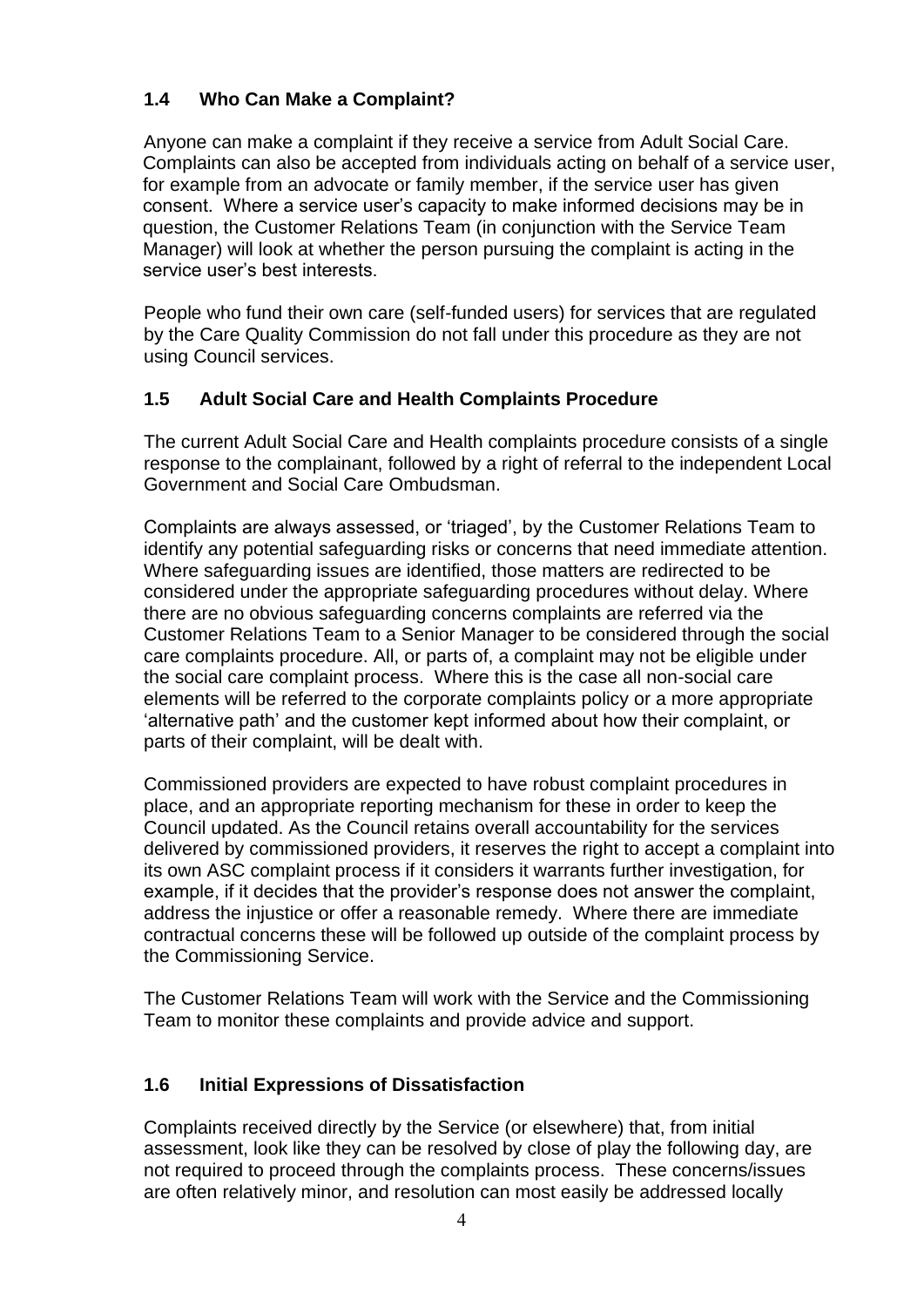through the service. The customer is always advised how they can progress their complaint if they remain dissatisfied.

## **1.7 Formal Resolution**

Complaints considered under the formal procedure are acknowledged within three working days and information is provided to the customer about the complaints process and how to access advocacy support.

Complaints are allocated to the relevant Senior Manager who will discuss the complaint, where necessary, with the complainant. The scale and the nature of the investigation are intended to be proportionate to the complaint and may include an initial telephone call; face to face meetings with complainants; interviews with staff; paper reviews of records; policies and procedures examination, etc.

Responses to all complaints should be concluded within the statutory 6 months deadline unless exceptional circumstances prevent it and an alternative deadline is agreed in advance with the complainant or their representative However, the Council has set itself a challenging, much shorter, internal target to aim to complete non-complex complaints within 20 working days. It is intended that, as far as possible, most complaints should be resolved by a single thorough response. Due consideration will be given to any request from a complainant to consider further the outcome of any complaint and this is at the Customer Relations Manager's discretion following consultation with the service. An expression of general dissatisfaction with the outcome of the complaint will not normally lead to the response being revisited.

Following conclusion of the complaint process the complainant has the right to pursue the matter further with the independent Local Government and Social Care Ombudsman (LGSCO) if they feel the matter remains unresolved.

## **1.8 Safeguarding**

The Customer Relations Team liaises directly with the Adult Safeguarding Team, and with the relevant Social Care Team as appropriate. Contact is maintained with the Safeguarding Unit to discuss individual complaints and agree appropriate approaches if there are any safeguarding concerns. When Safeguarding thresholds are met, the contact will be dealt with via a Safeguarding investigation, rather than through the complaint process.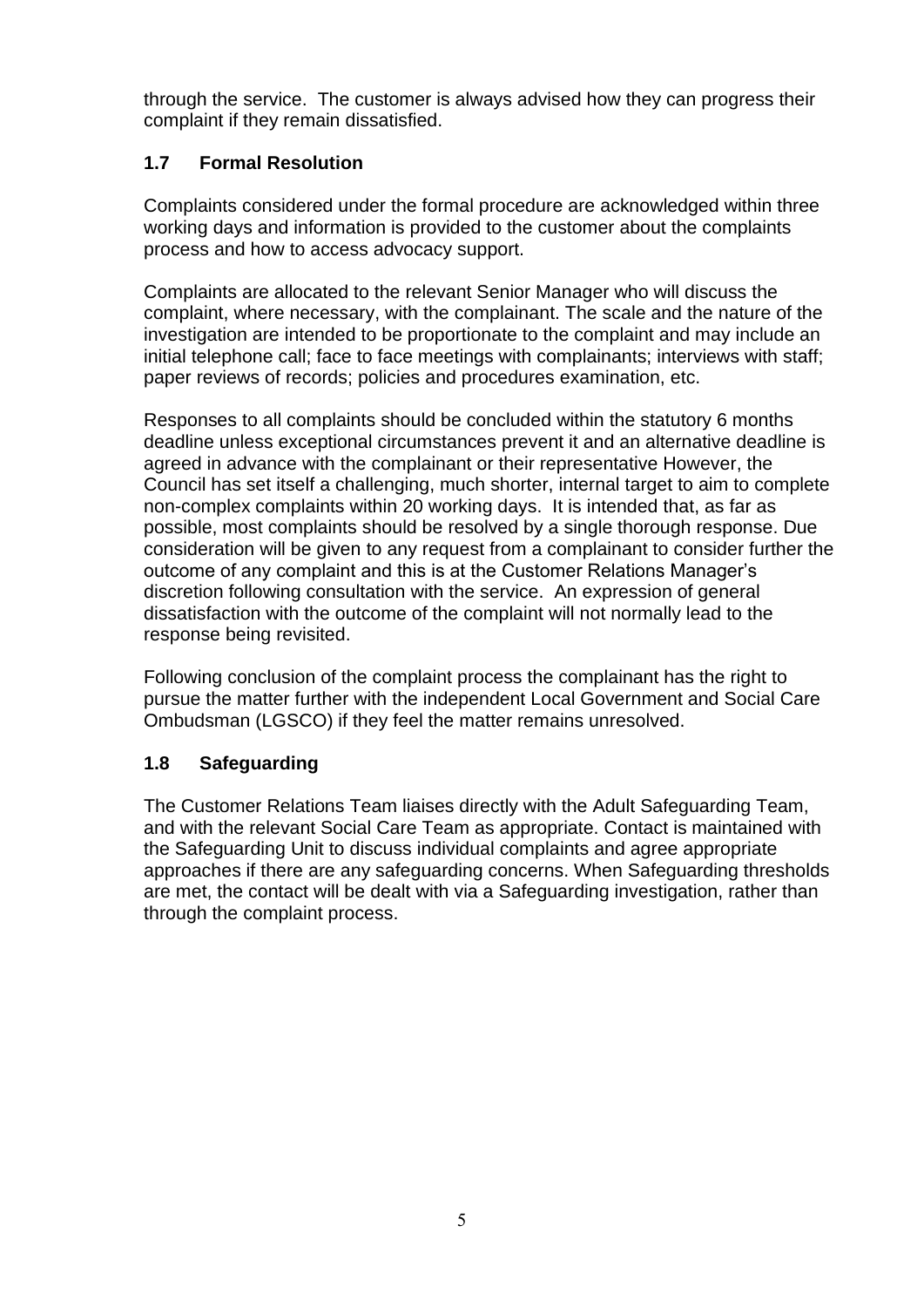## **2.0 PERFORMANCE ACTIVITY 2020/21**

## **2.1 Summary of Complaint Activity**

A total of **102** representations were received this year. Of these **28 formal complaints** were accepted.

Of the remaining representations:

- 45 were treated as a 'request for service' (defined as when contact is made for the first time to make a request for something that would not be considered a complaint).
- 4 did not proceed as they were withdrawn by the complainant, usually because the service has resolved the issue to the customer's satisfaction without the need to progress a formal complaint.
- 23 cases were refused as 'ineligible' as there was a more appropriate alternative pathway to address the concerns raised, such as via the Corporate Complaints process.
- 2 Referred into the Safeguarding process

Where cases are declined as ineligible under the policy, the complainant is sent a response explaining why and signposted to a more appropriate process where relevant.

## **2.2 Comparison with Previous Years**

The table below shows the number of representations and progressed complaints for 2020/21 compared with the previous three years.

| Year    | <b>Total no. of</b><br>valid<br>complaints<br>processed | <b>Request</b><br>for service | <b>Withdrawn/</b><br>not<br>pursued | Ineligible /<br><b>Redirected</b><br>$\star$ | <b>Total no. of</b><br>representations<br>considered |
|---------|---------------------------------------------------------|-------------------------------|-------------------------------------|----------------------------------------------|------------------------------------------------------|
| 2020-21 | 28                                                      | 45                            |                                     | 25                                           | 102                                                  |
| 2019-20 | 35                                                      | 24                            |                                     | 21                                           | 86                                                   |
| 2018-19 | 30                                                      | 33                            |                                     | 20                                           | 90                                                   |
| 2017-18 | 39                                                      | 36                            |                                     | 22                                           | 106                                                  |

*\*Complaints not valid through the Social Care procedure, for example complaints that were being dealt with as Safeguarding investigations or redirected through the corporate complaints process or the complainant was not directly involved with the service user and is therefore ineligible to complain.*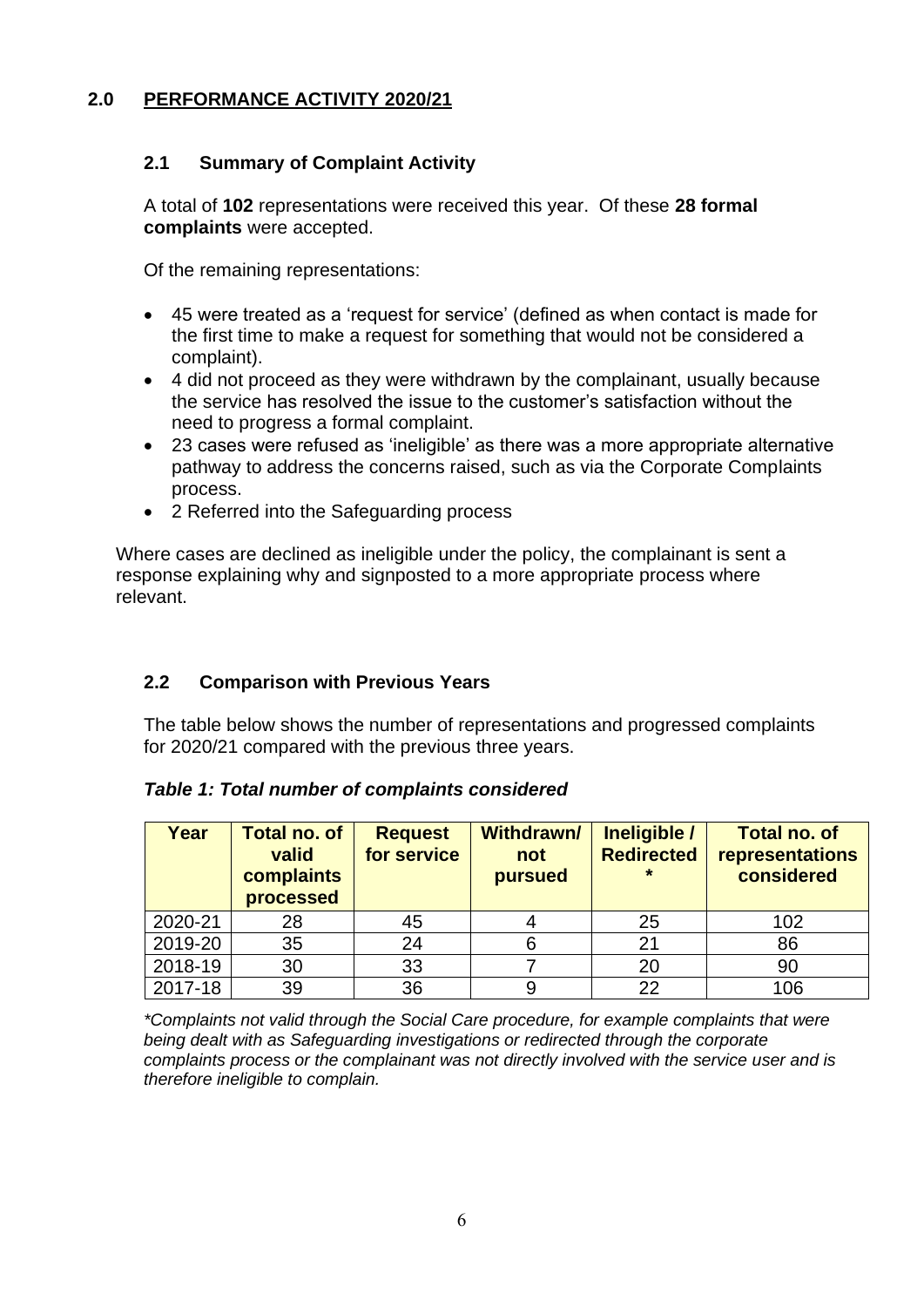## **2.3 Number of Complaints - Observations**

The overall figure of valid complaints represents a decrease of 20% compared to the number of complaints investigated by the Council in the previous year. However, the total number of representations considered increased by 19%. The increase in the number of representations resolved as service requests is indicative of effective triage and early resolution by the service.

The Customer Relations Team continues to focus its efforts on the initial triage of complaints and identifying opportunities for promoting early resolution of issues raised, or signposting to better, more appropriate, routes.

The adult social care teams continue to have a strong focus on trying to resolve issues that arise informally to prevent them from escalating to a formal complaint and resolve with direct contact issues that are raised.

## **2.4 Complaint Outcomes**

Table 2 below shows the outcomes of the 28 complaints investigated.

| Year      | <b>Upheld</b> | <b>Partially</b><br>upheld | <b>Not upheld</b> | <b>Outstanding</b> | <b>Total</b>   |
|-----------|---------------|----------------------------|-------------------|--------------------|----------------|
| 2020-2021 | 13            |                            |                   |                    | 28             |
| 2019-2020 |               | 15                         |                   |                    | 35             |
| 2018-19   |               |                            |                   |                    | 3 <sub>C</sub> |
| 2017-18   |               |                            |                   |                    | 39             |

*Table 2 - Outcomes and comparisons with previous years*

The percentage of 'upheld' cases has increased compared to previous years and the percentage of cases 'not upheld' has decreased. The number of complaints considered reflects only a small proportion of the overall number of service users. Given that complaint investigations are conducted internally, the results continue to offer confidence that the outcomes from complaint investigations remain balanced and objective. It also reflects the Council's commitment to openness and accountability and promotion by the Customer Relations Team of accepting fault as soon as it is identified and offering an appropriate, and reasonable, remedy. This is demonstrated by there being fewer defensive responses being issued and a real commitment to learning from complaints.

## **2.5 Breakdown of complaints received by Service Area**

Table 3 shows a breakdown of complaints received by each service area.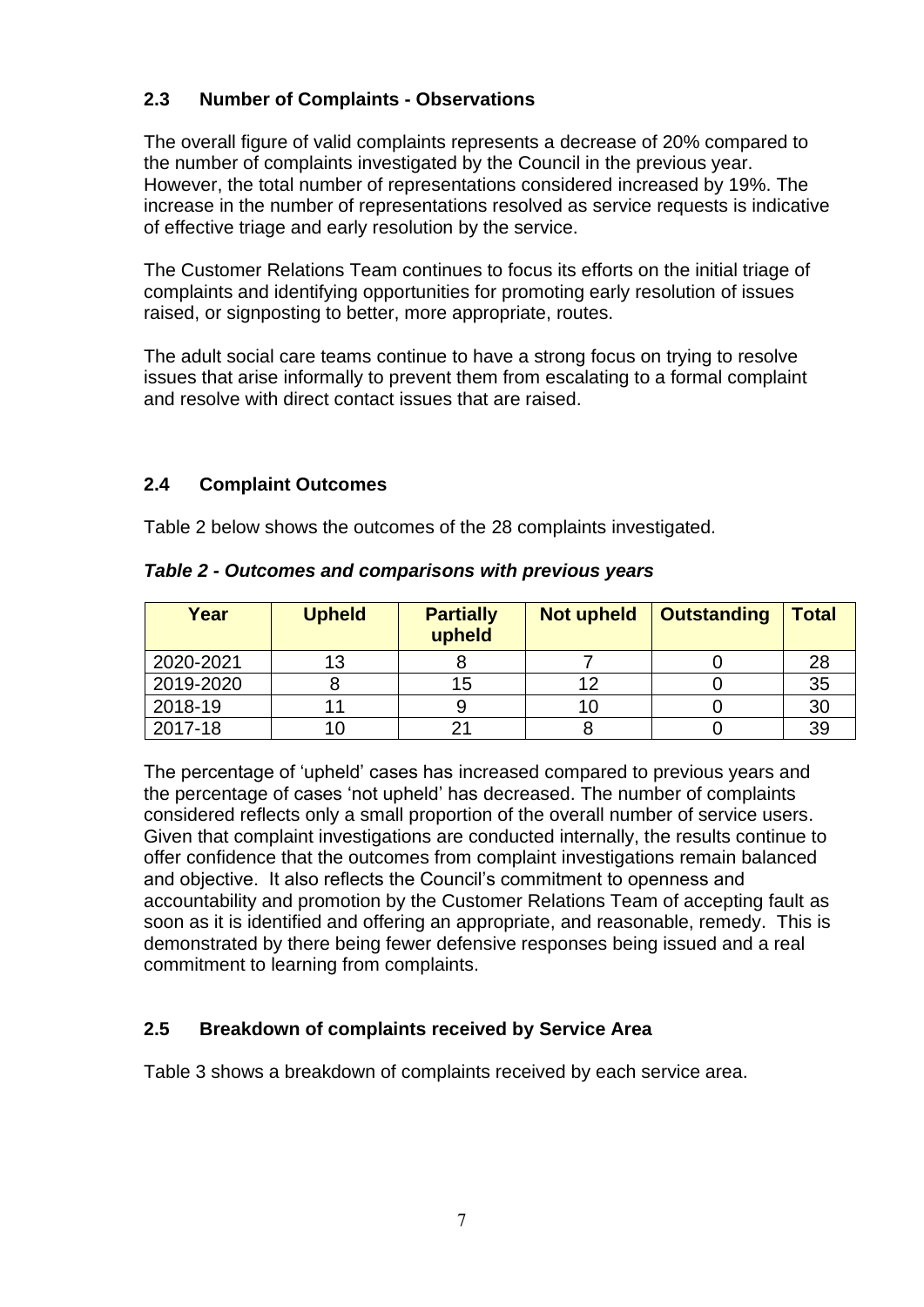| <b>Service Area</b>                                            | <b>Customer</b><br><b>Numbers</b> |                     |                          | <b>Numbers of Complaints</b><br><b>Per Year</b> |                              |
|----------------------------------------------------------------|-----------------------------------|---------------------|--------------------------|-------------------------------------------------|------------------------------|
| <b>Prevention and Wellbeing</b>                                | by Area                           | 2020-21             | 2019-20                  | 2018-19                                         | 2017-18                      |
| Northwich & Winsford Patch<br>Team                             | 1731                              | 3                   | 4                        |                                                 | 5                            |
| Chester, E.Port & Rural Patch<br>Team                          | 3789                              | 15                  | 19                       | 12                                              | 20                           |
| Learning Disability Team                                       | 1263                              | $\overline{2}$      | $\overline{2}$           | $\overline{\mathcal{A}}$                        | $\overline{2}$               |
| <b>Occupational Therapy</b>                                    | 3993                              | $\overline{3}$      | 1                        | $\overline{2}$                                  | $\overline{0}$               |
| Review Team (previously the<br><b>Advice and Contact Team)</b> | 36                                | $\overline{0}$      | $\overline{0}$           | $\overline{0}$                                  | $\overline{1}$               |
| <b>Reablement and Provider</b><br><b>Services</b>              | 35                                | $\overline{0}$      | $\overline{0}$           | 1                                               | $\overline{0}$               |
| <b>Community Mental Health</b>                                 | 737                               | $\overline{2}$      | 0                        | 4                                               | 8                            |
| <b>Hospitals Social Work Teams</b>                             | 869                               | $\overline{2}$      | 5                        | $\overline{3}$                                  | $\overline{1}$               |
| Safeguarding Team*                                             | 34                                | $\overline{0}$      | $\overline{2}$           | $\overline{0}$                                  | $\overline{0}$               |
| <b>Client Finance</b>                                          | $\mathbf 0$                       | $\mathbf 0$         | 1                        | 1                                               | $\overline{1}$               |
| <b>Commissioned Provider</b><br><b>Services</b>                | $\overline{0}$                    | $\overline{0}$      | $\overline{0}$           | $\overline{0}$                                  | $\overline{1}$               |
| <b>Strategic Commissioning</b>                                 | 39                                | $\mathbf 0$         | $\overline{0}$           | 1                                               | $\overline{0}$               |
| <b>Emergency Duty Team</b>                                     | $\Omega$                          | $\mathbf 0$         | $\overline{0}$           | 1                                               | $\mathbf 0$                  |
| <b>Community Access Team</b>                                   | 1491                              | $\mathbf 0$         | $\overline{0}$           | $\mathbf 0$                                     | $\overline{1}$               |
| Solutions Team (new team)                                      | 231                               | $\overline{0}$      | $\overline{0}$           | $\overline{0}$                                  | $\mathbf 0$                  |
| Home Assessment Team (HAT)                                     | 323                               | $\overline{0}$      |                          |                                                 | $\qquad \qquad \blacksquare$ |
| <b>Visual Impairment Team</b>                                  | 703                               | $\overline{0}$      | $\overline{\phantom{0}}$ |                                                 | $\overline{\phantom{0}}$     |
| Other**                                                        | 1702                              | 1(MCA<br>&<br>DOLS) | 1                        | $\overline{0}$                                  | $\overline{0}$               |
| <b>Total</b>                                                   | 16745                             | 28                  | 35                       | 30                                              | 39                           |

#### *Table 3 – Breakdown of complaint by service area*

*\*Relates to complaints about the safeguarding process or the complaint doesn't meet the threshold for initiating a safeguarding investigation.* 

*\*\*Where not already included in other teams*

In most cases the number of complaints against service area has stayed the same or decreased. For each service area the volume of complaints reflects less than 1% of the customer numbers by area. The higher number of complaints for the Chester, Ellesmere Port and Rural patch reflects the higher population in this area and is consistent with previous years.

Providers are usually expected to deal directly with complaints in the first instance using their own complaint procedures and most complaints will reach them directly. Where the Council receives complaints about the provider it will redirect the customer to the provider first, although the Council may respond if either it considers intervention is necessary at an early stage and/or the complainant remains dissatisfied with the outcome. This is in line with policy and recognises that Providers are best placed to give an informed and considered response to issues raised about their own services whilst the Council maintains its overall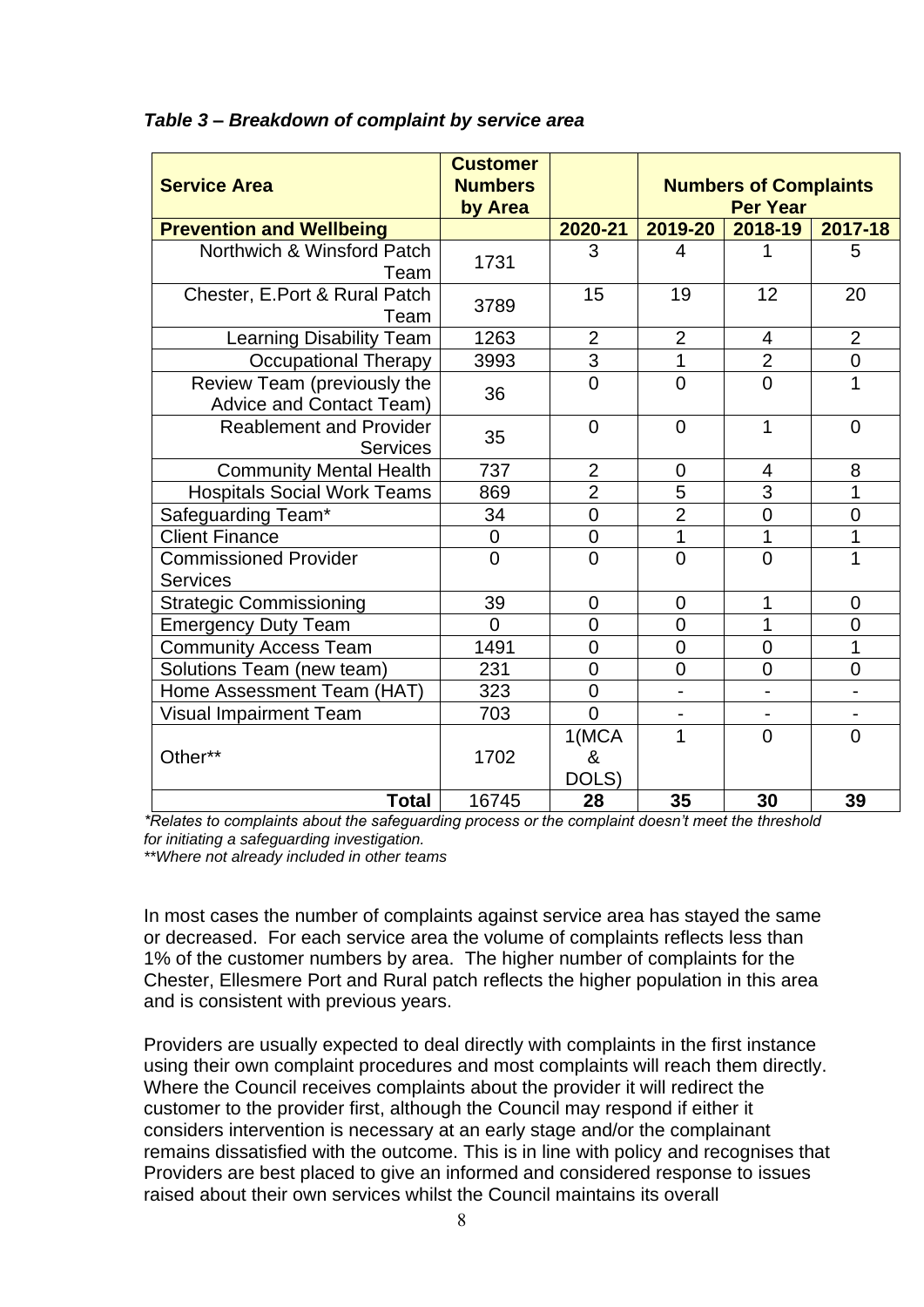accountability for the delivery of these services and monitors standards through appropriate contract management.

Safeguarding Team concerns are not included in Table 3 as they are dealt with outside of the complaint process as there is a separate requirement to make enquiries or cause others to do so, as per the Care Act 2014.

## **2.6 Complaints by Subject**

By their nature, adult social care complaints are very specific to the circumstances of the individual and cover a wide range of individual experiences, often relating to more than one aspect of a service that has been received. Complaints received by the Council have been classified based on the 'primary' area of concern (subject) raised by the complainant.

Detailed below are the numbers of complaint that fall within each category:

| <b>Complaint Subject</b>          | 2020-21 | 2019-20        | 2018-19        | 2017-18        |
|-----------------------------------|---------|----------------|----------------|----------------|
| (primary area of concern)         |         |                |                |                |
| Standard / Quality /              | 19      | 23             | 22             | 25             |
| <b>Appropriateness of Service</b> |         |                |                |                |
| Ignoring Concerns                 | 2       |                |                | $\overline{2}$ |
| Appropriateness of service (care  | 3       | 1              | 1              |                |
| package)                          |         |                |                |                |
| <b>Issues with Provider</b>       | 5       | 8              | 4              | 5              |
| Inaccuracies in assessments       | Ω       | 3              | 0              |                |
| Lack of support (including delay) | 6       | 8              | 13             | 12             |
| Standard of care                  | 3       | $\overline{2}$ | 4              | 5              |
| Social Worker - Attitude or       | Λ       | 1              | $\overline{2}$ |                |
| <b>Behaviour</b>                  |         |                |                |                |
| Social Worker - Communication     |         | 7              | 3              |                |
| & Information                     |         |                |                |                |
| Financial / Cost Issues*          | 8       | 4              | 3              | 12             |
| Total                             | 28      | 35             | 30             | 39             |

#### *Table 4 – Complaint Subject*

• There has been an increase in the number of Financial/Cost issues complaints received, this has been driven by a last route for residents to appeal a financial waiver to care cost after a panel outcome. If they have been through the appeal panel and they are unhappy with this result they can complain – these have gone through the ASC route as in relation to care costs.

## **2.7 Complaint Response Times**

The table 5 shows a breakdown of response times in working days of all cases.

## *Table 5 – Compliance Rates*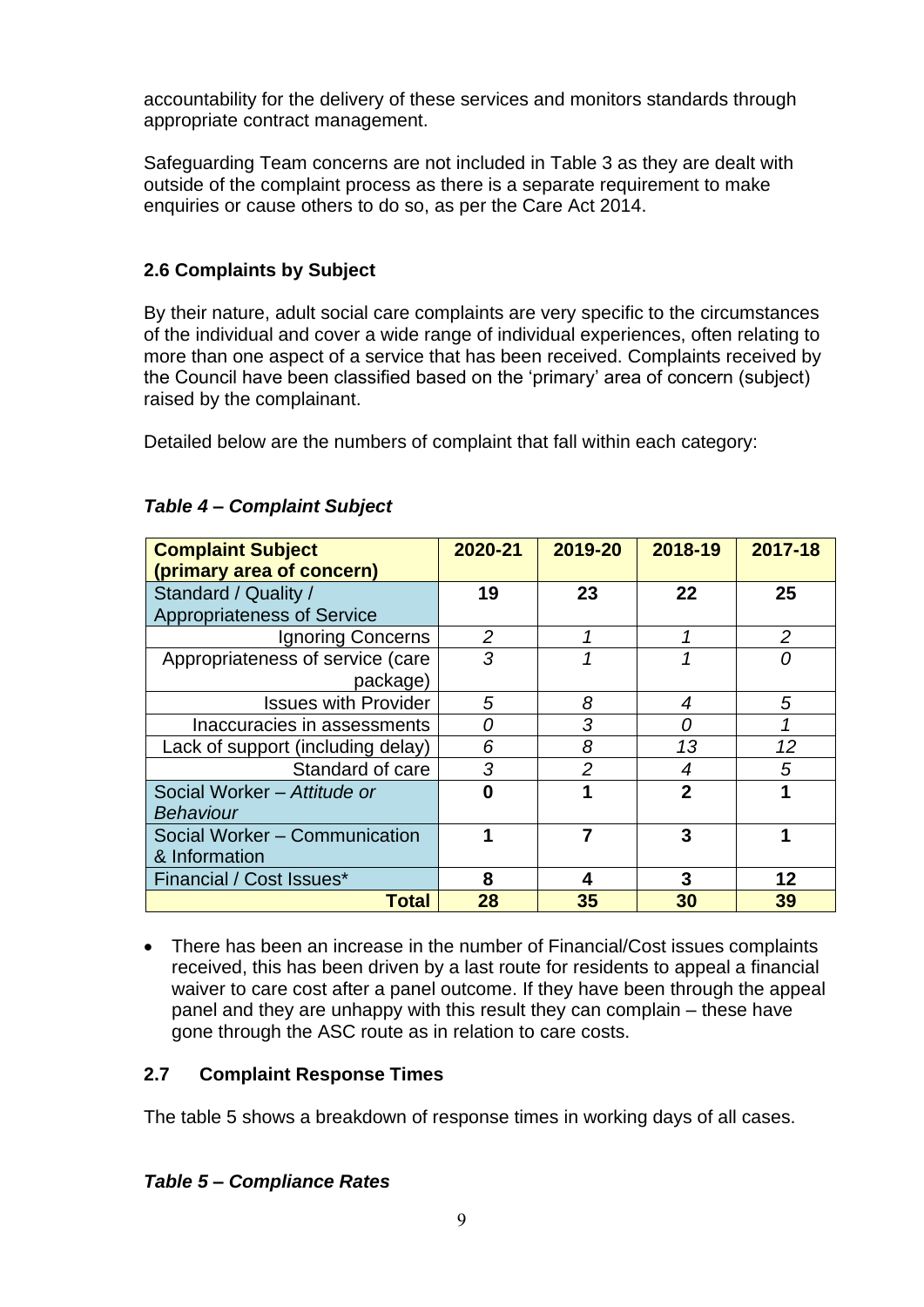| <b>No. of Working</b><br><b>Days</b> | 2020 - 2021    | 2019-20        | 2018-19 | 2017-18        |
|--------------------------------------|----------------|----------------|---------|----------------|
| 20 working days or<br>less           | 6              | 7              | 6       | 8              |
| 21-40 working<br>days                | 5              | 10             | 11      | 9              |
| 41-60 working<br>days                | $\overline{2}$ | 6              | 5       | 8              |
| 61-80 working<br>days                | $\overline{2}$ | 6              | 3       | $\overline{2}$ |
| 81-100 working<br>days               | 4              | $\overline{2}$ | 1       | $\overline{2}$ |
| Over 100 working<br>days             | 9              | 4              | 4       | 10             |
| <b>Total</b>                         | 28             | 35             | 30      | 39             |

Only 21% of complaint responses achieved the local target of 20 working days or less, which is in line with previous years however the Covid 19 pandemic has clearly impacted complaint response times, with a significant increase in responses issued over 100 days. This has in part been caused by a delay in sharing of information from providers and the allocation of resources and the prioritisation of services required in response to the pandemic.

There is no statutory requirement to respond to complaints within 20 days and adult social care cases are often very complex, involve the wider family, and tend to take longer to investigate and form an appropriate response to avoid further escalation.

Complainants were informed from the outset that their response deadlines would most likely exceed 20 days, both the Customer Relations team and the service inform the customer of any further delay as soon as they can.

#### **2.8 Local Government and Social Care Ombudsman (LGSCO)**

The Ombudsman reports on local authority figures based on the number of cases it receives in the reporting year; the number of decisions it makes in the reporting year (which may include cases ongoing from the previous year) and the Council's compliance with any recommendations.

The number of Adult Social Care cases received by the LG&SCO during this reporting period was 11 which is a decrease from 14 the previous year. This represents 14% of all Ombudsman cases received.

The Ombudsman also made decisions on 11 cases this year (compared to 14 the previous year). This represents 21% of all cases decided upon. Outcomes were as follows: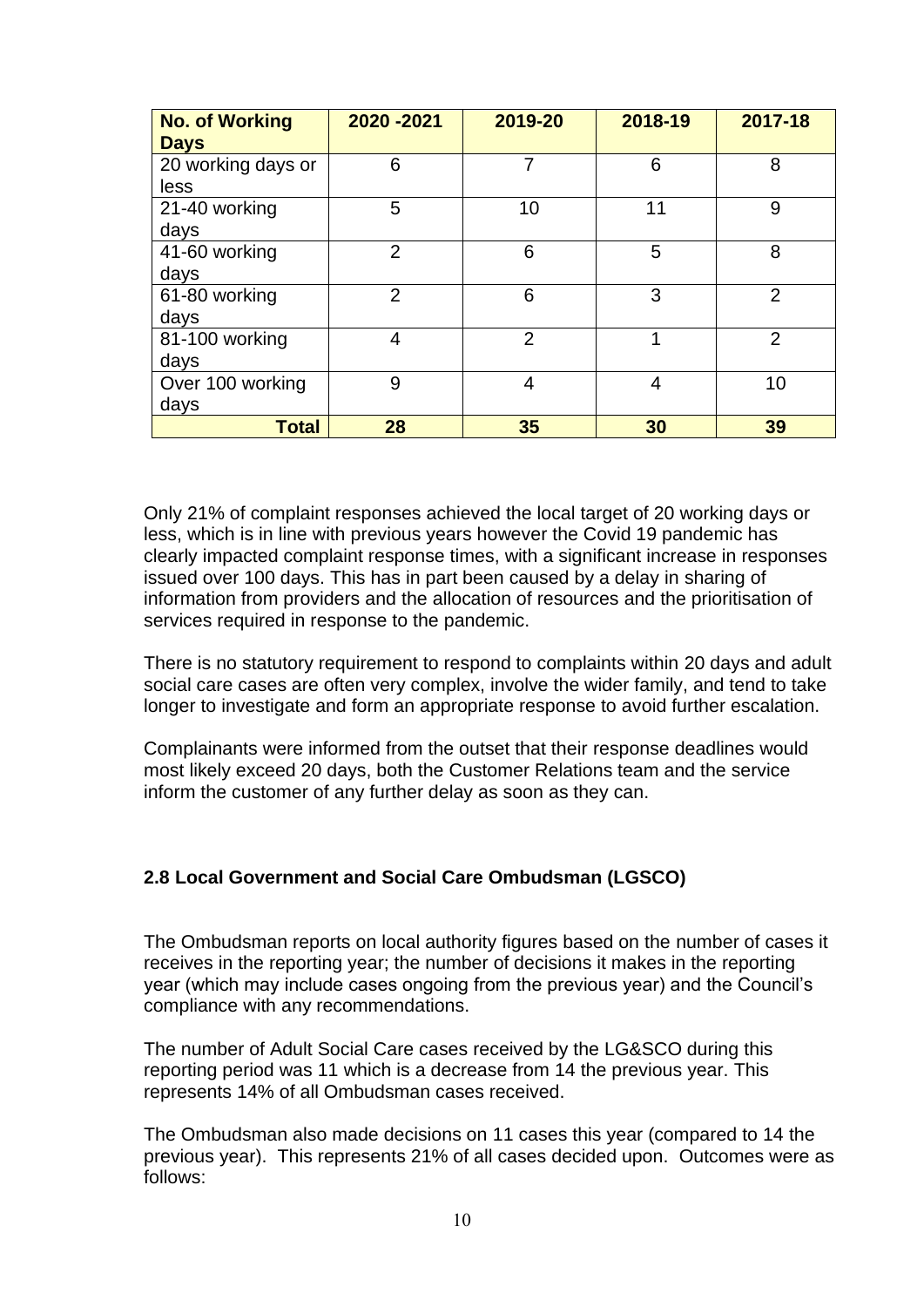There was a 67% reduction in upheld cases compared to last year (6 case upheld). Of the 2 cases this year where the Ombudsman identified fault by the service both were upheld for maladministration and injustice. The following remedies were accepted:

| • Financial redress: Avoidable distress/time and |  |
|--------------------------------------------------|--|
| trouble                                          |  |
| Now appeal/rovious or reconsidered desigion      |  |

• New appeal/review or reconsidered decision 1

This year adult social care paid out only £350 for distress/time and trouble compared to £2900 the previous year, a reduction of 88%. There was no criticism of the service for delay in responding to the Ombudsman or actioning remedies this year.

The Ombudsman has published a 2020-2021 *Annual Review of Adult Social Care Complaints* which summarised the national picture of common trends and issues:

- The Ombudsman's office received fewer complaints this year, due to the impact of Covid-19
- They upheld 72% of cases investigated, an increase from 69% the previous year, and higher than their uphold rate across all casework, which is 67%.
- They believe this points to a system in crisis and the pandemic has exacerbated pre-existing pressures in the system.
- They are increasingly seeing systemic problems caused by underfunding

• despite a challenging year for adult social care, our evidence shows the sector responded well to COVID-19 and the majority of staff working in social care are doing an excellent job in spite of the pressures.

Overall, despite the Ombudsman's concerns about a system in crisis, Adult Social Care can demonstrate an improvement in the number of cases, received, decided and upheld this year. This shows that the service has managed its complaint handling well despite the pressures from the impact of responding to the pandemic.

## **2.9 Point and Method of Receipt of Complaints**

The Customer Relations Team has recorded both the 'point of receipt' and 'method of receipt' of complaints into the Council. This intelligence can help support service improvement decisions.

Table 6 shows that the established systems for ensuring that complaints are directed to the Customer Relations Team for initial assessment are working well, with those sent into the service re-directed to the Customer Relations Team.

Table 7 shows a continued preference by customers in contacting the Council using the on-line complaint form/email. This bodes well for the future implementation of online complaint reporting via Firmstep.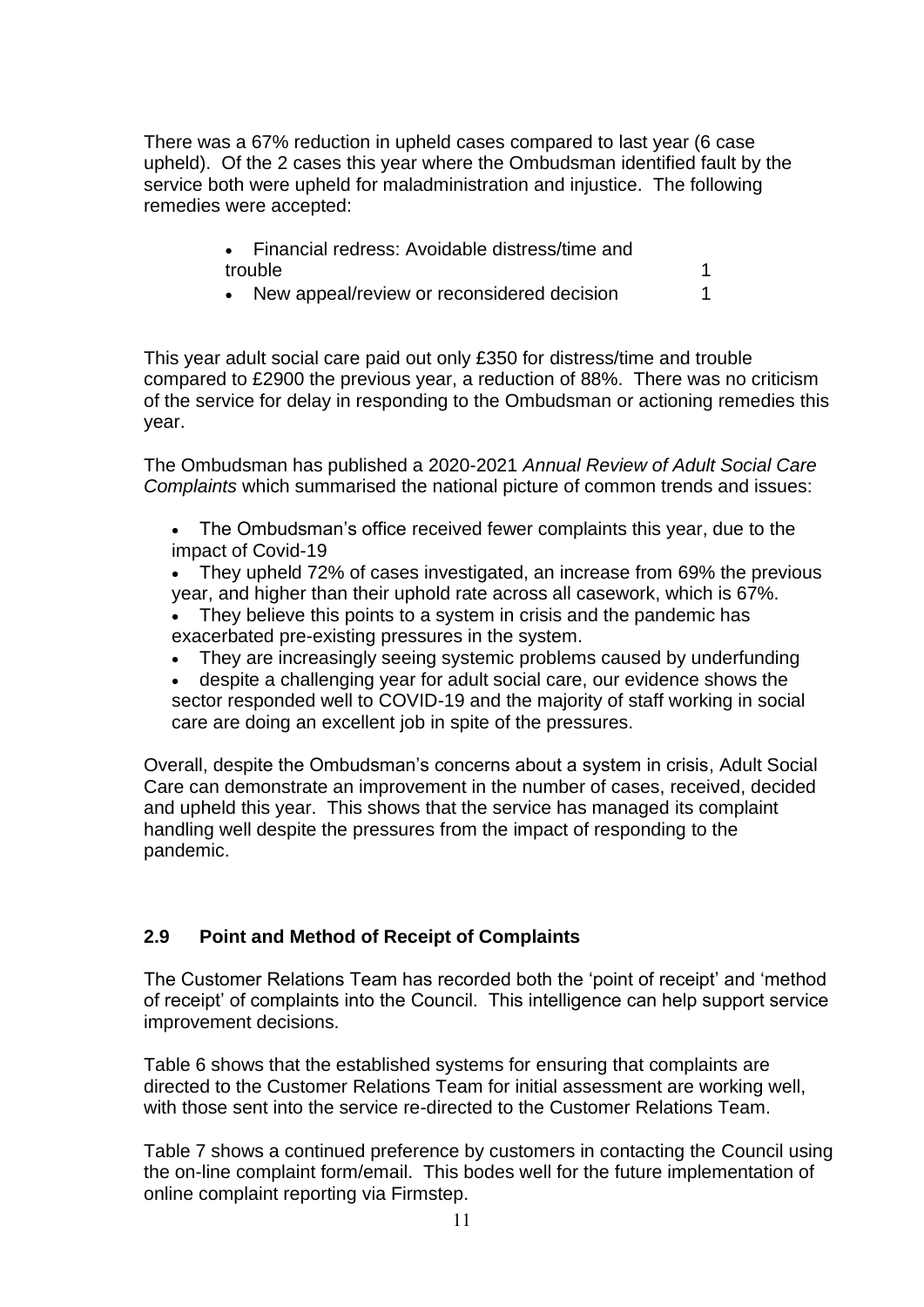## *Table 6*

| <b>Point of receipt</b>        | 2020-21 | 2019-20 | 2018-19 | 2017-18 |
|--------------------------------|---------|---------|---------|---------|
| Service Area                   |         |         |         |         |
| <b>Customer Relations Team</b> | 18      | 23      | 23      | 28      |
| Director/Head of Service       |         |         |         |         |
| <b>Chief Executive</b>         |         |         |         |         |
| Other                          |         |         |         |         |
| Total                          | 28      | 35      | 30      | 39      |

## *Table 7*

| <b>Method of receipt</b> | 2020-21 | 2019-20 | 2018-19 | 2017-18 |
|--------------------------|---------|---------|---------|---------|
| Letter                   |         |         |         |         |
| Telephone/verbal         |         |         |         |         |
| Email                    | 16      | 22      |         |         |
| Online complaints        |         |         |         |         |
| Feedback Form            |         |         |         |         |
| <b>Total</b>             | 28      | 35      | 30      | 39      |

# **3.0 COMPLIMENTS RECEIVED**

There has been a small decrease in the number of compliments recorded in this year's reporting. This is an area that both the Customer Relations Team and the service will include as part of the current review that is taking place, referred to in point 6 below.

#### *Table 8*

| Year                      | 2020-21 | 2019-20 | 2018-19 | 2017-18 |
|---------------------------|---------|---------|---------|---------|
| <b>No. of Compliments</b> | 83      | 93      | 136     | 310     |

A selection of compliments recorded are included below as examples:

Compliment received via Telephone:

*During Covid we have had to work differently to reduce the risk and meet the need. I have been fortunate to work with a gentleman who sadly has cancer and is now terminal. I was able to reduce the stress within the property, and reduce the pressure on the family, and provide equipment to enable him, to reach his full potential, and provide dignity, He said to me -, he had to call to tell me how thankful he was for all I have done, he said its thanks to people like me, that he is able to manage now ,and things are a little easier, he said the carers had visited today, he then started crying, he continued and said, he has been able to have a bath today, he has not had a bath in 4 years, he said I will not understand what it means to him, and his wife and his daughter, He said this whole situation has been very difficult for his daughter, but because of what I have done, it will now make things a little better for her, and that he can't thank me enough for that. I told him it was an honour and a pleasure to help him at this time, and not to hesitate to contact the team if there is anything else we can do, He then said what I have done for him is immeasurable, and will be*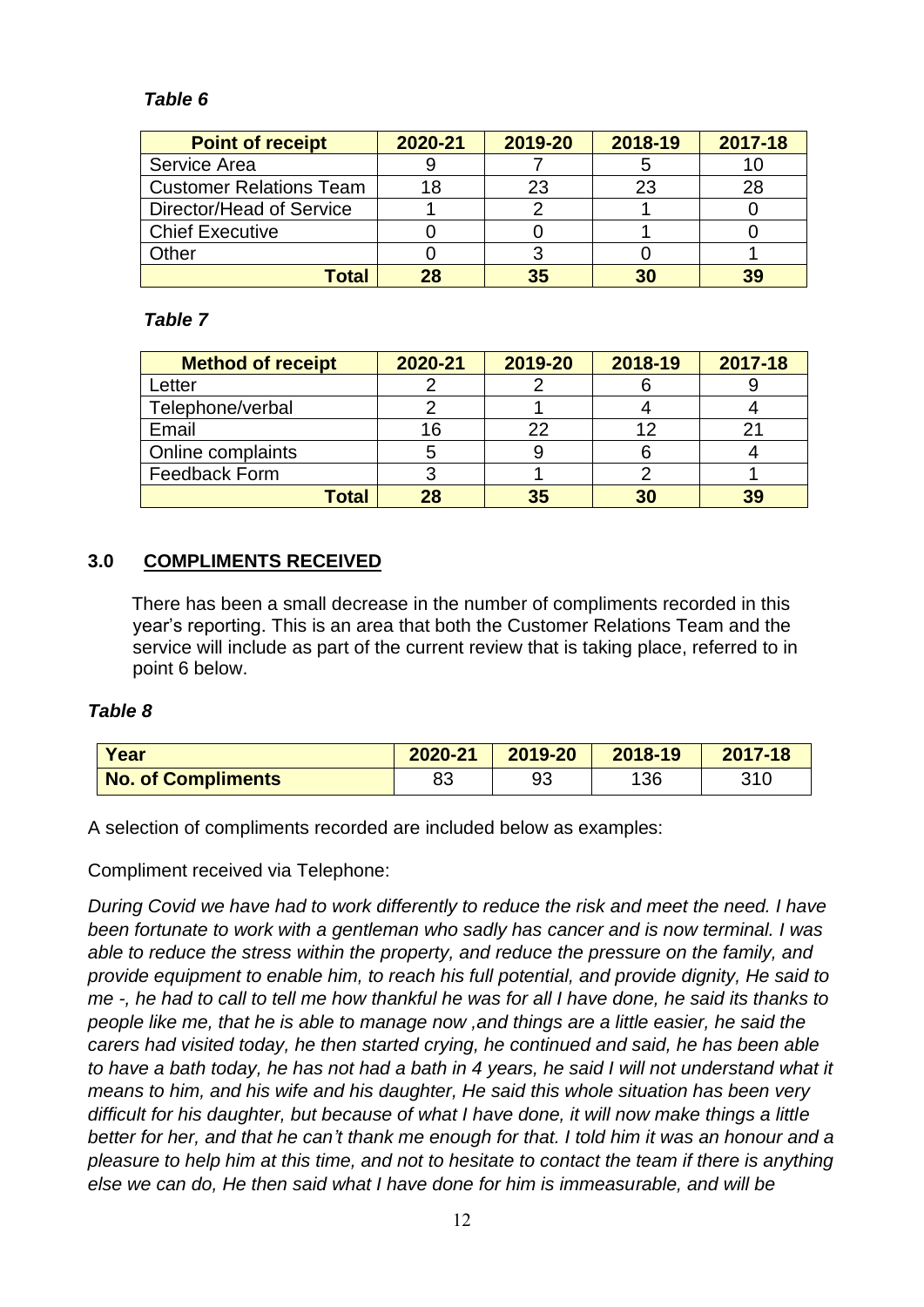*forever grateful. I have granted a dying man, his last wish, With that he cleared his throat, and said he had taken enough of my time, said goodbye, and ended the call.*

*This is what Occupational therapy can achieve, I am proud to be an occupational therapy assessor, within Cheshire West and Chester.*

Compliment received via website:

*I just want to thank CWAC for the wonderful care you are taking of those of us shielding isolation during this COVID-19 pandemic. I feel very privileged to be under this council's jurisdiction. I have received a food parcel, left on my doorstep, every week for the past 4 weeks, from CWAC, more importantly, I receive a phone call each week from a polite, caring , considerate gentleman ..to ask if I am OK being taken care of. As a 73 year old disabled pensioner, living alone these calls make such a huge difference to my life. I can't thank ..CWAC enough for this care and attention. You have al earned my greatest respect and gratitude. Thank you yet again. I applaud you all.*

Compliment received via email:

*This is just a brief email to express our gratitude and huge thanks for your professionalism and compassion whilst helping and advising us through the past few months regarding xxxx Health Care.*

*As you are aware xxxx has numerous health conditions that limit his daily life, one of them being anxiety. Over recent months he has had great difficulty talking to others due to his anxiety and a lot of the time we have spoken with other health professionals but received no clear advice or ongoing support.*

*However , this was definitely not the case with yourself. Right from our first contact xxxx became more confident, comfortable and extremely reassured.*

*You constantly kept us up to date . Any questions we needed to ask you were always at the end of the phone and gave us a speedy and clear response. Nothing was too much trouble.*

*You were always approachable and your lovely , bubbly and pleasant nature made this a much less stressful experience for xxxx and myself.*

*We are so grateful for everything.*

*You truly are a wonderful asset to your profession and we wish you every success for the future.*

## **4.0 PROFILE/CATEGORY OF COMPLAINANTS**

A summary of customer profile and type of customer interaction has shown the following:

#### *Table 9*

| <b>Person making the</b><br>complaint | 2020-21 | 2019-20 | 2018-19 | 2017-18 |
|---------------------------------------|---------|---------|---------|---------|
| Care recipient                        |         |         |         |         |
| Parent/s                              |         |         |         |         |
| Grandchild                            |         |         |         |         |
| Husband / Wife                        |         |         |         |         |
| Sibling                               |         |         |         |         |
| Executor                              |         |         |         |         |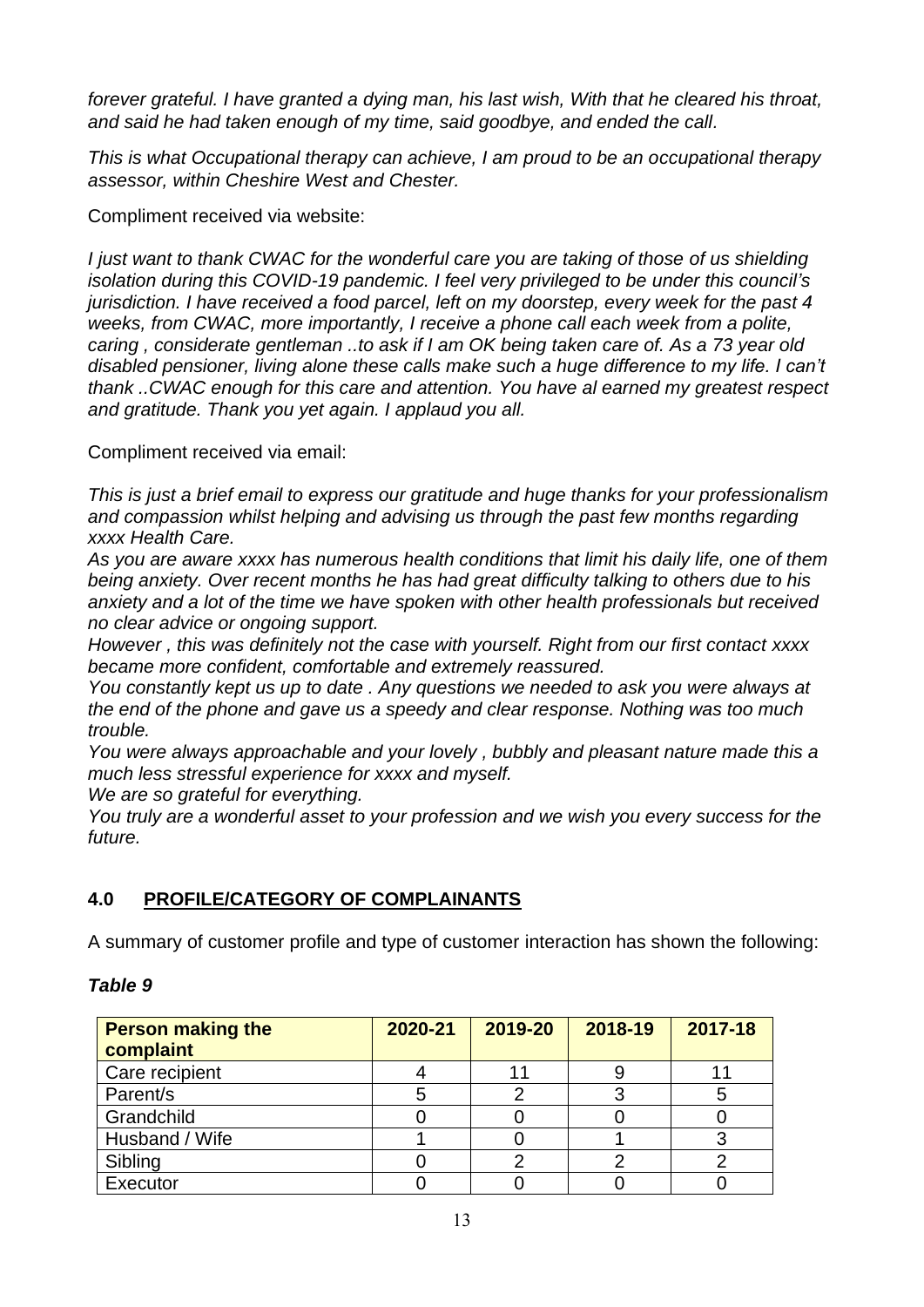| Son / Daughter             |    |    |    |    |
|----------------------------|----|----|----|----|
| Advocacy service           |    |    |    |    |
| Friend                     |    |    |    |    |
| Unknown (did not identify) |    |    |    |    |
| <b>Total</b>               | 28 | 35 | 30 | 39 |

## **\*5.0 LEARNING AND SERVICE IMPROVEMENT**

The Council has identified areas and opportunities from which learning can be taken from the complaints and the compliments process and used to improve future service delivery.

#### **5.1 Learning from Complaints Cases**

There have been a number of valuable learning points from complaints cases which have led to practice service improvements, and the following example highlights the changes made:

Four complaints were received regarding issues resulting from a contract transfer (change in provider) and how this was communicated by the council. (Logged under issues with provider) all were upheld and apologies made.

- The Contract and Commissioning are to conduct a comprehensive review of procedures regarding the transfer of care the issues raised by the complainants will inform planning for the next contract transfer to ensure that the process is more streamlined.
- The service will ensure that individuals are kept informed before any handover is made and to establish appropriate care is in place while this change takes place.

As a result of a MCA complaint – service revised the practice guide for staff plus held training/awareness sessions for council staff and partners.

## **6.0 FUTURE PLANS FOR COMPLAINT HANDLING**

#### **6.1 ICT:**

.

The introduction of Firm Step should simplify the current approach and provide a single system for coordinating and reporting of Adult complaints which should improve the complainant's experience and support the service with a more efficient way for managing complaints.

## **6.2 Reporting**

There will be a review of annual reporting for Social Care and Corporate complaints to be completed by the Customer Relations Team and agreed with service. This will focus on the format, layout and content for reports from 2021-22 and introduce a similar report for corporate complaints. Suggestions on how to improve the reporting from next year should be directed to the Customer Relations Team.

End report